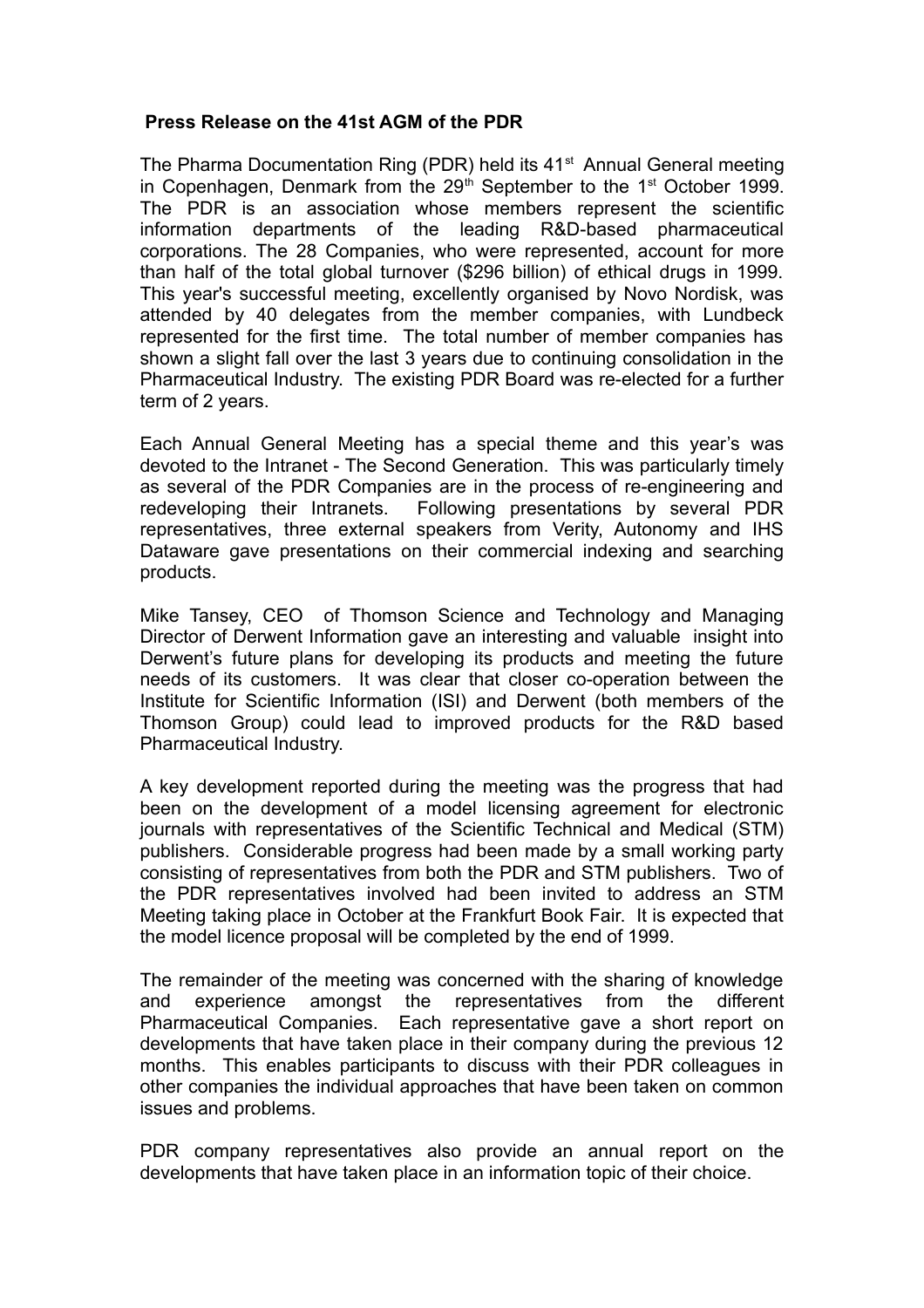The results of several PDR member surveys were presented and discussed. These covered topics as varied as document management, newsfeeds and the quality of drug pipeline and other commercial databases

Some selected highlights from the presentations and ensuing discussions were:

- The majority of PDR companies are re-engineering and enhancing their Intranet services to deliver improved customer facilities. Over the last few years, member companies have learnt a great deal about how to design effective interfaces to published and proprietary information and the new services being developed capitalise on this learning.
- Most PDR companies are now accessing a large number of scientific technical and medical journals in electronic form. Substantive differences in the individual licensing agreements with each publisher increases the overall administration needed to establish each new agreement and to monitor compliance with specific terms and conditions. It is hoped that the model licensing agreement discussed previously will reduce this administration.
- Several information vendors are enhancing their products by providing links from secondary to primary sources and vice versa. This is seen as a valuable development by PDR representatives, though some concern was expressed that the linking may become somewhat fragmented with some secondary sources deciding to provide links to only certain selected primary sources. Such a situation could severely restrict the value of the links for R&D users of the services. It was agreed that 'Linking' should be the topic of a Special PDR Meeting to be held next spring.
- PDR companies would like to continue to migrate some of their stand alone and networked CD-ROM applications to an Intranet environment but in some cases, for example pharmacopoeias, the high licensing costs are proving prohibitive (even for the CD-ROMs)
- The improved timeliness of pharmaceutical patent information from the main database producers - Chemical Abstracts Service and Derwent Publications Ltd. - was warmly welcomed. A new patent alerting service Current Patents Gazette from Current Drugs had also attracted a good deal of interest.
- Following a successful Special PDR Meeting on Knowledge Management held in June, PDR Companies have continued to develop applications that support improved capture and sharing of acquired knowledge and information within their organisations.
- A number of PDR Companies reported that they were encouraged that the long term support of in-house TRIP database applications has been